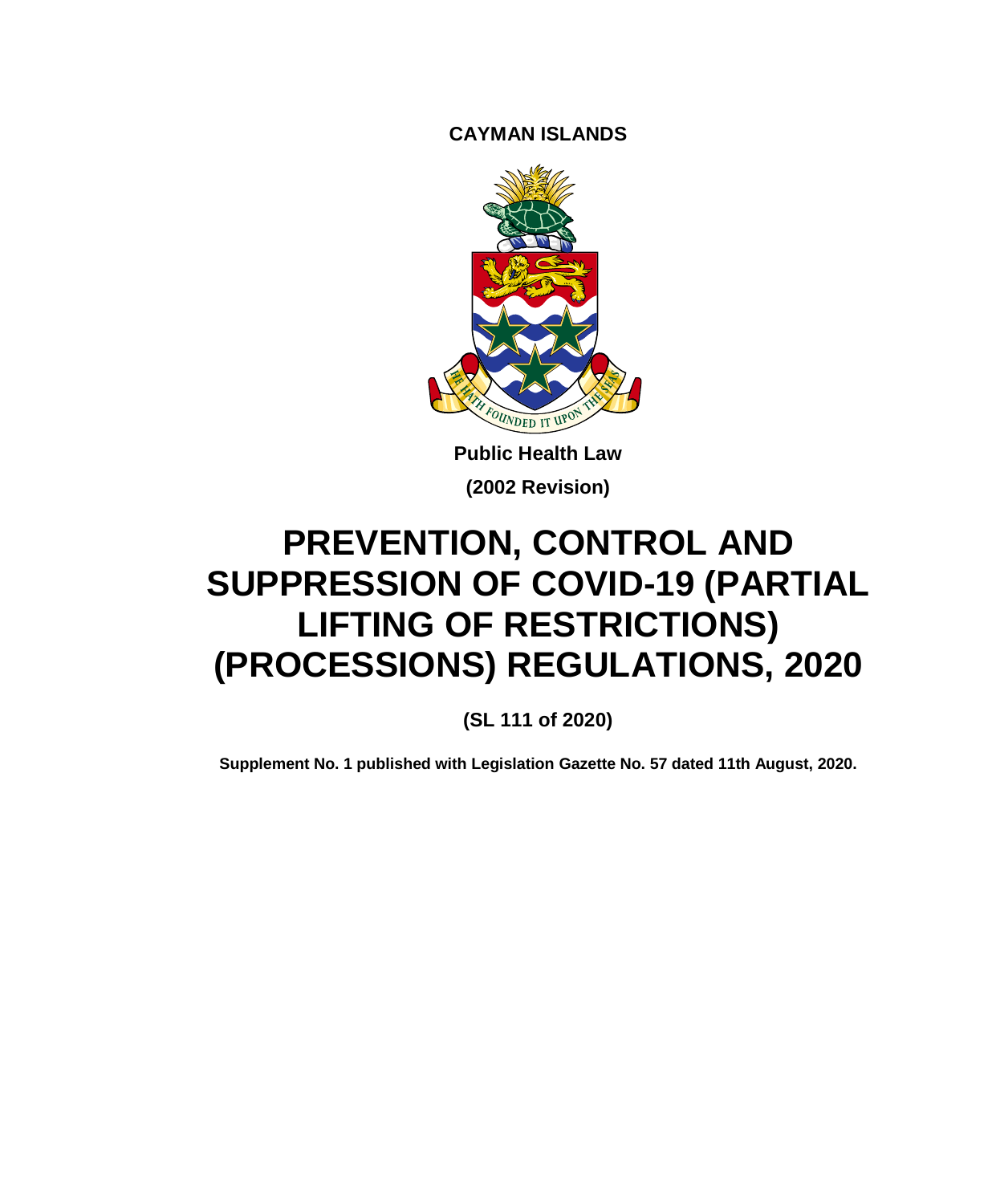### **PUBLISHING DETAILS**

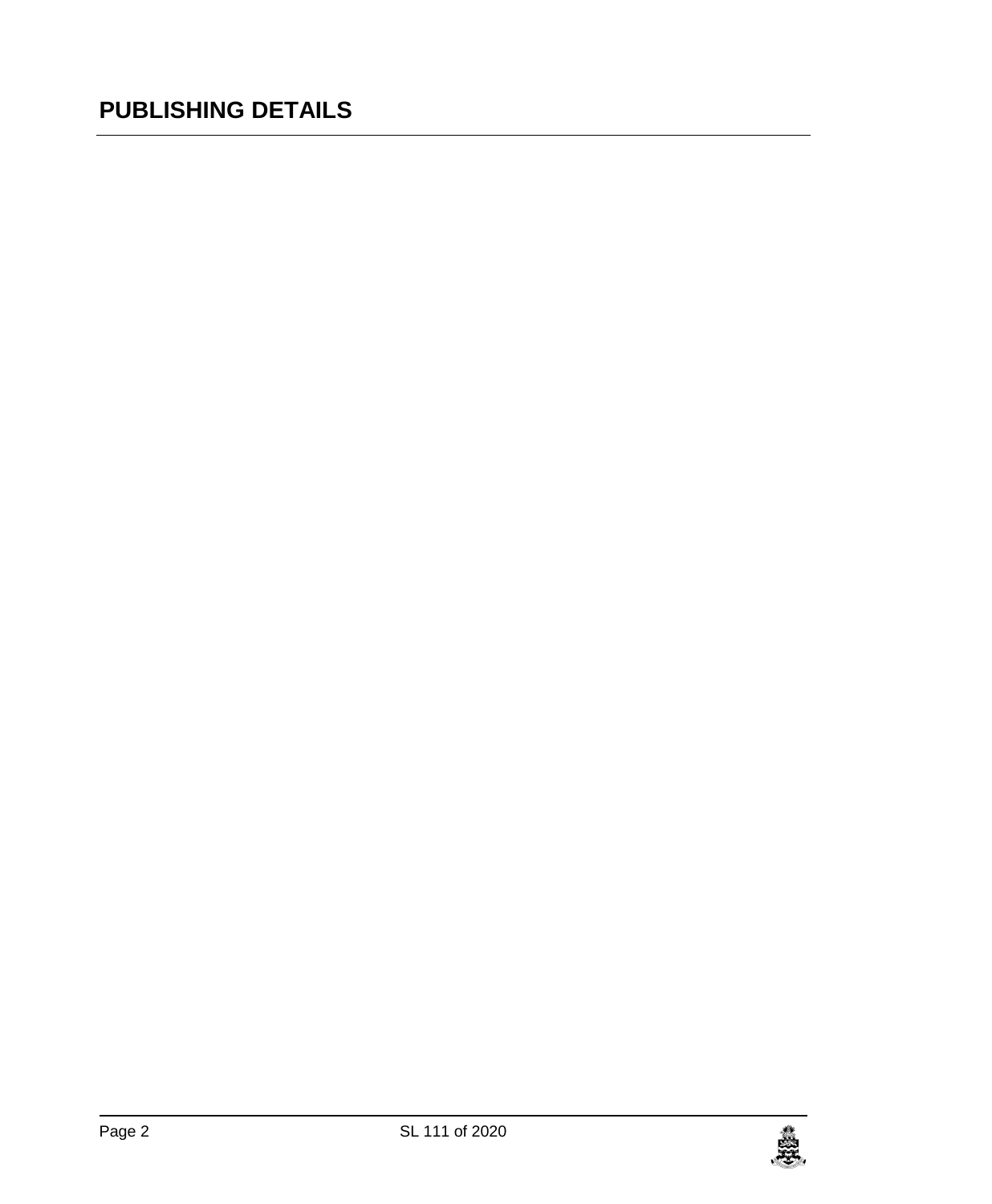### **CAYMAN ISLANDS**



**(2002 Revision)**

## **PREVENTION, CONTROL AND SUPPRESSION OF COVID-19 (PARTIAL LIFTING OF RESTRICTIONS) (PROCESSIONS) REGULATIONS, 2020**

**(SL 111 of 2020)**

In exercise of the powers conferred by section 34 of the Public Health Law (2002 Revision) the Cabinet makes the following Regulations —

### **1. Citation**

**1**. These Regulations may be cited as the Prevention, Control and Suppression of Covid-19 (Partial Lifting of Restrictions) (Processions) Regulations, 2020.